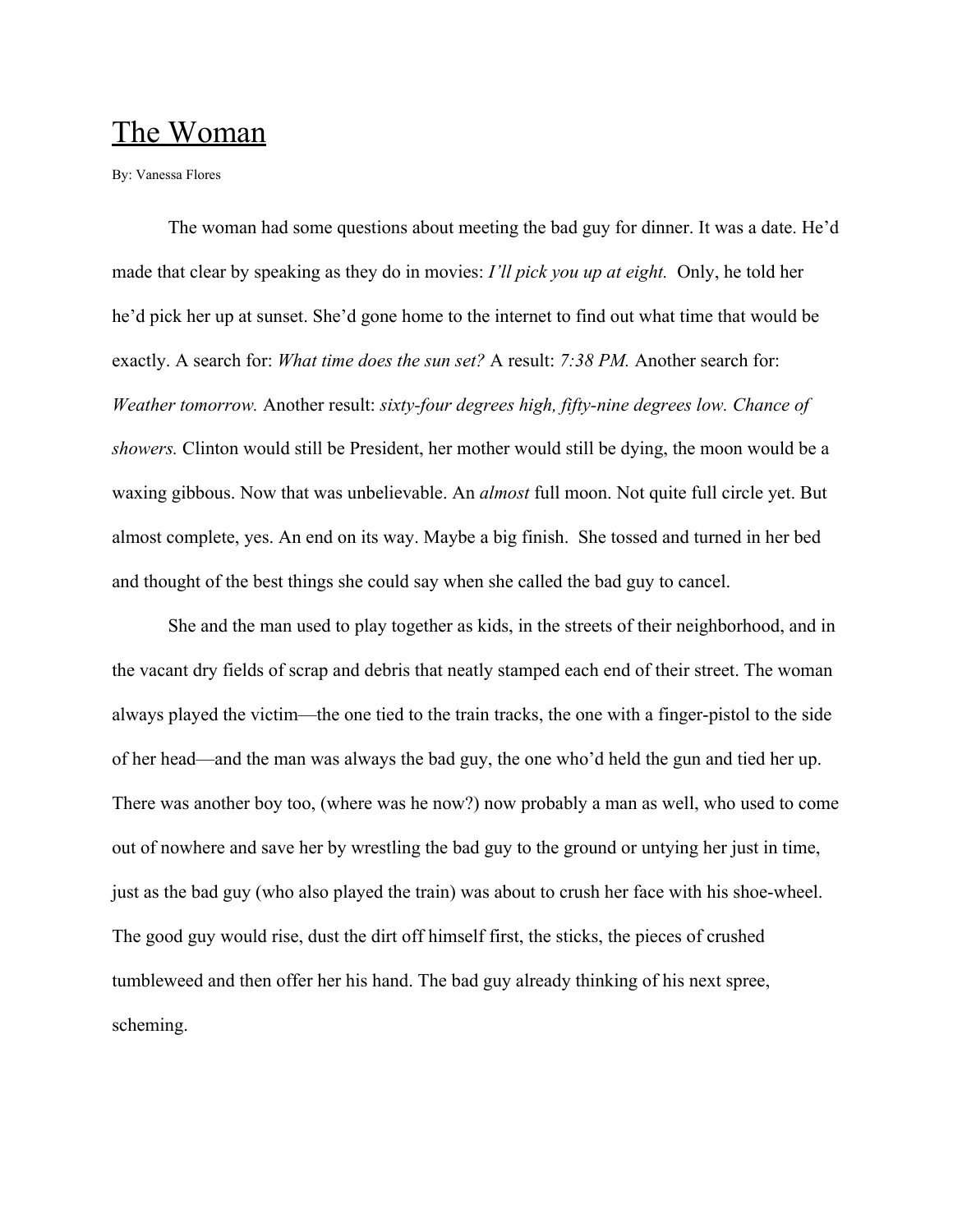She and the bad guy had gone to the same high school too. He was a track runner, and the woman had been in theater. She remembers seeing all the man's girlfriends. Each one Asian with long black hair, each one would hook herself to his arm and they'd walk together like that, side by side in the halls of the school, even when the halls were crowded. The bad guy seemed to be scheming then too, as they walked, his eyes squinted, in deep thought, so that the others in the hall got out of the way quickly, knowing that he was not thinking of them, so they ought to think of him. As a teenager, the woman wondered if these girls were really his girlfriends at all or if the man, as a teenager, was really a magnet Asian girls with long black hair just hooked themselves to and even he wasn't sure why. Maybe that's what he was thinking about. Why? Why did this happen to me? Is this fortunate?

She'd had no boyfriends in high school. Her first was the one in college. She'd gone to a community college, but only one guy from the community introduced himself and she found out, after they'd had sex and he stopped coming to class, that he didn't even belong to the community, he had never been enrolled. She counted him as a boyfriend still. Even though to her, their relationship was like a giant shrug. Even now, when the woman mentioned this guy, this college boyfriend, she shrugged, as if it were his last name. Robert Shrug. Michael Shrug. Shrug Shrug. He didn't matter. Sometimes you have to shrug before you nod. That may have been something her mother would have said. You have to shrug a few times, get those shrugs out of the way. Those are just shrugs when you know you know, you know?

She had nodded quickly when she saw the bad guy again, after all these years. He walked in and she nodded, before he had even said anything to her. Something was understood. Like here we are, we've almost come full circle, the same way people turn into a baby when they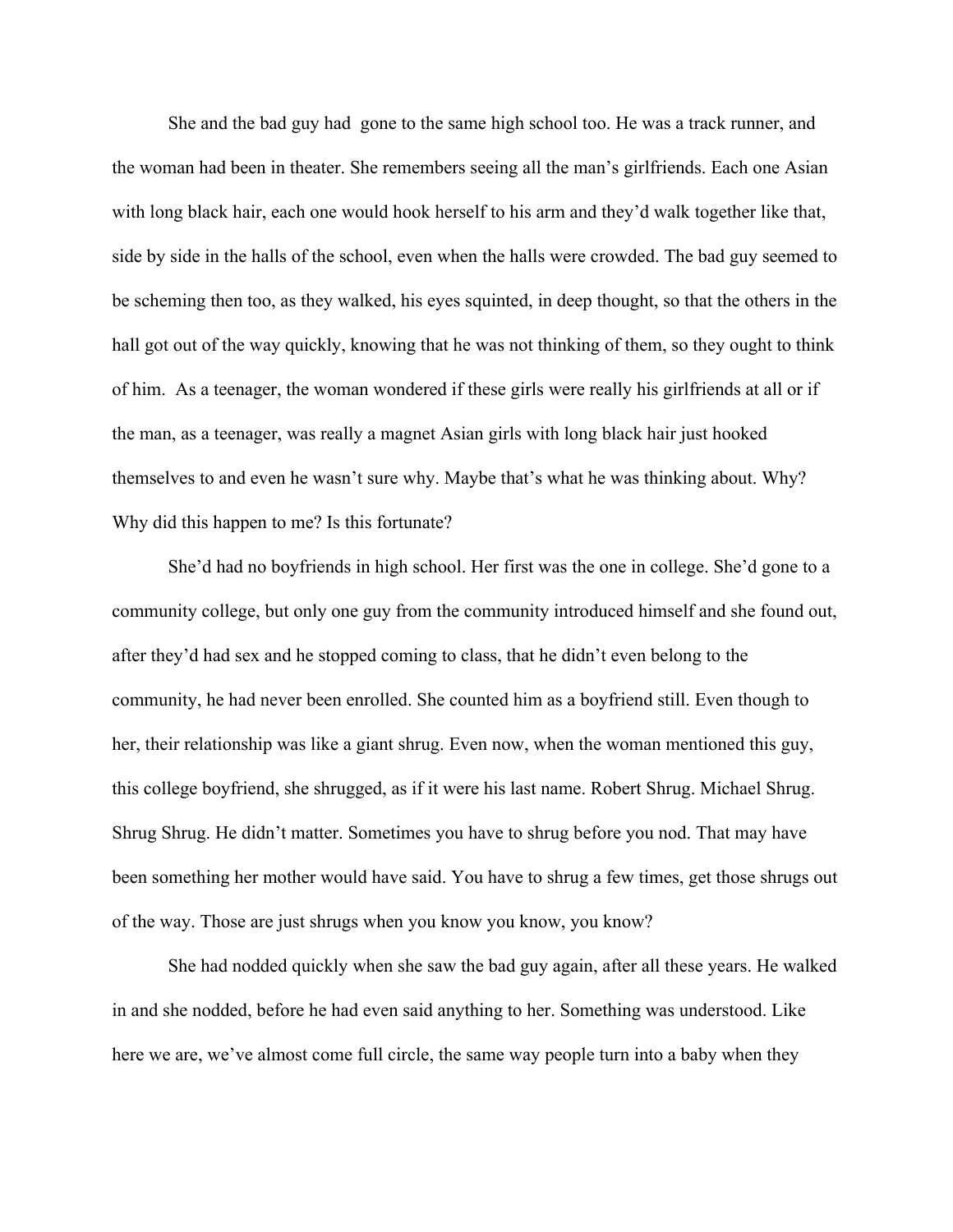grow old. The way some poems end using the same line they started with, when she saw the bad guy the woman sensed the universe was trying to wrap things up nicely for her, that her time here was almost done and the world was pushing her on and out, rushing her forward: *move along now, please, move along.*

When she saw the bad guy again he was using a real pistol, not his finger one, and when he came up to her to ask for the money and she looked at his face and saw that yes, he really was the boy she used to play with, the bad guy, now a man, and she nodded again. She swore she heard trumpets blaring.

*A search for: What happens to the brain upon recognition?*

*A:* Neurons in the frontal lobe….

 But no, there were no trumpets, the sound was just the neurons in her frontal lobe blaring upon recognition. She thought maybe her first thought was that the universe was running out of faces and scenarios. Maybe, at any moment, the good guy was about to come out of nowhere and kick the man in the back and they'd have a good wrestle on the floor while she waited.

She was working at a small credit union as a teller and when the man passed her the note she looked over at Abdul, her fellow teller, who was busy helping a lady who wanted money or wanted to give money, from, or to, her own account. She looked over at Abdul not because she knew this was a stick-up, but because she'd only glanced at the note and thought it read something like:

WOULD YOU LIKE TO GO ON A DATE? I THINK YOU'RE PRETTY. NO OFFENSE. And not: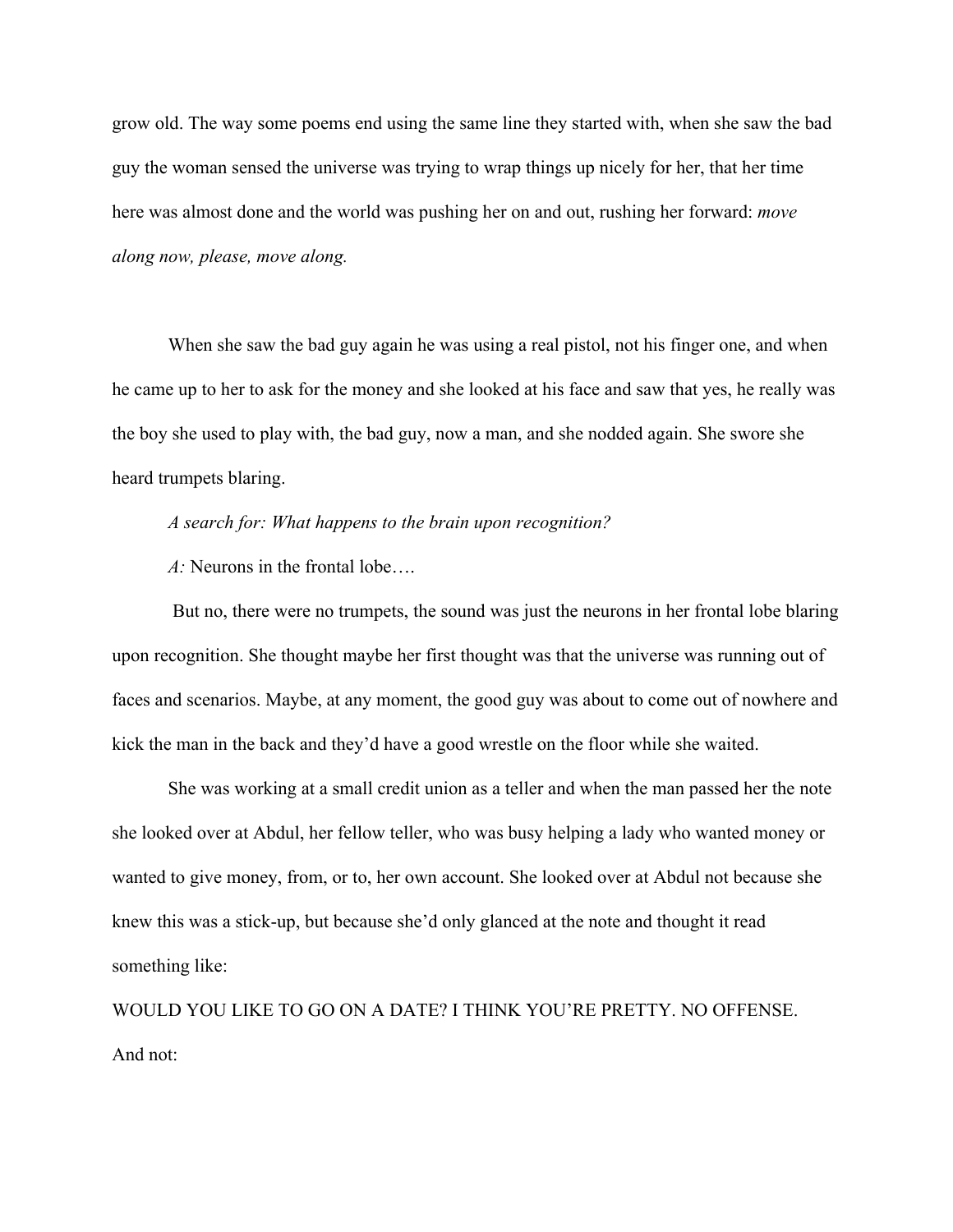## WOULD YOU LIKE TO DIE? BETTER GIVE ME MONEY. NO ALARMS.

And she wanted to make sure Abdul was too busy talking to the lady to hear the woman say yes to the man, that a date would be great.

The man pushed the note forward and pounded his finger down on it hard.

*Dun, dun.*

LOOK HERE, his finger said. OH KAY?

She read the note, took a step back and thought: *Unbelievable.*

"Don't you remember me?" she asked the man. The man stared hard.

Again: *dun, dun.* LOOK HERE. OH KAY? He wiggled his right arm a bit, trying to get her to see the gun, its barrel aimed at her heart, in the pocket of his leather jacket. His move looked, at first, like a little dance.

"No really," the woman said, "look at me!" Abdul looked over. She smiled at him and nodded, business as usual, and then leaned in towards the man with a whisper, "Don't you remember my face?"

The man's tight mouth loosened a little and a small cough escaped from his throat. Then, DUN, DUN, DUN! LOOK HERE—

"Yeah, I get it. But--"

"Look lady," the man said quietly, angrily, hissing, "I don't know what's wrong with you, but you don't know me, I don't know you."

"But you do," she said loudly and then brought her voice back down to a whisper, "I'm telling you, you do know me. And right about now's when that other man, the good one, is going to come and take you down, and then there's going to be fight scene. You'll lose. He'll win."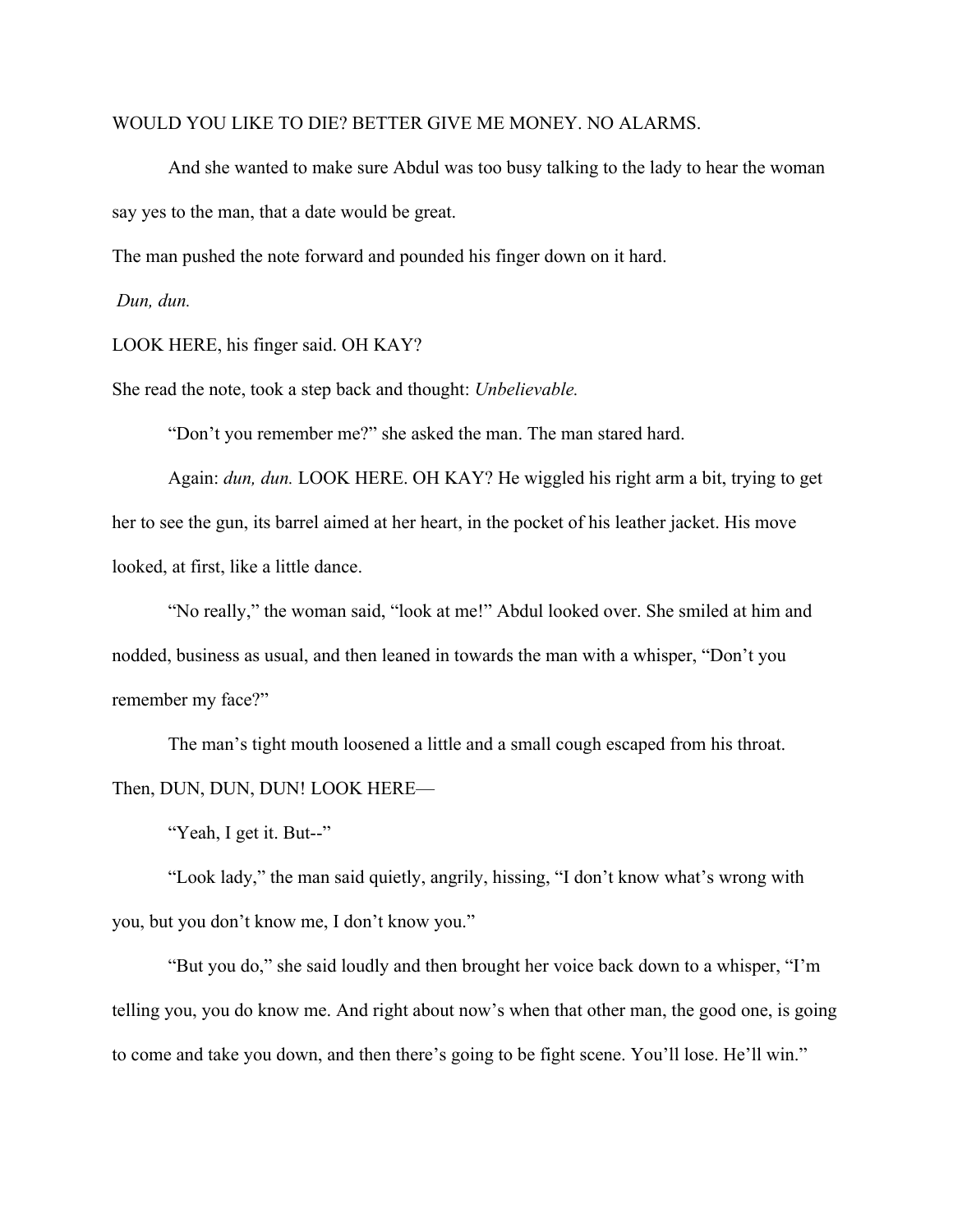The man's mouth had unscrewed itself. His lips were soft and full. She leaned in closer and whispered with focus, "Aren't you scared he's on his way?"

## *Q: What do you do after a stick-up?*

## *A: After rubbing the balloon on your hair, you'll find your hair…*

After the stick-up the woman went to the bowling alley to watch TV. TV helped her clear her head on her rougher days, and even though she didn't own one herself, she lived in a part of town where there were many sets in public places. The bowling alley was one of her favorites. She'd could sit there, unbothered, with a beer, without having the itch to think about what else might be on, what channel she should change it to because it didn't matter. Charles, the guy behind the counter who passed out shoes and sprayed them down with Lysol afterward, kept the remote in his back pocket. Charles was a tall man, more than six-feet, and he looked healthy everywhere but his stomach which was big and round in a way that made the woman sure something was growing in there. His pants, too big for his legs, because they had to go around his belly, looked as if they were an open, empty sack waiting to catch whatever might drop down from out of there.

Charles looked mean. His face was trapped in an expression that looked like he was angry about smelling something awful.